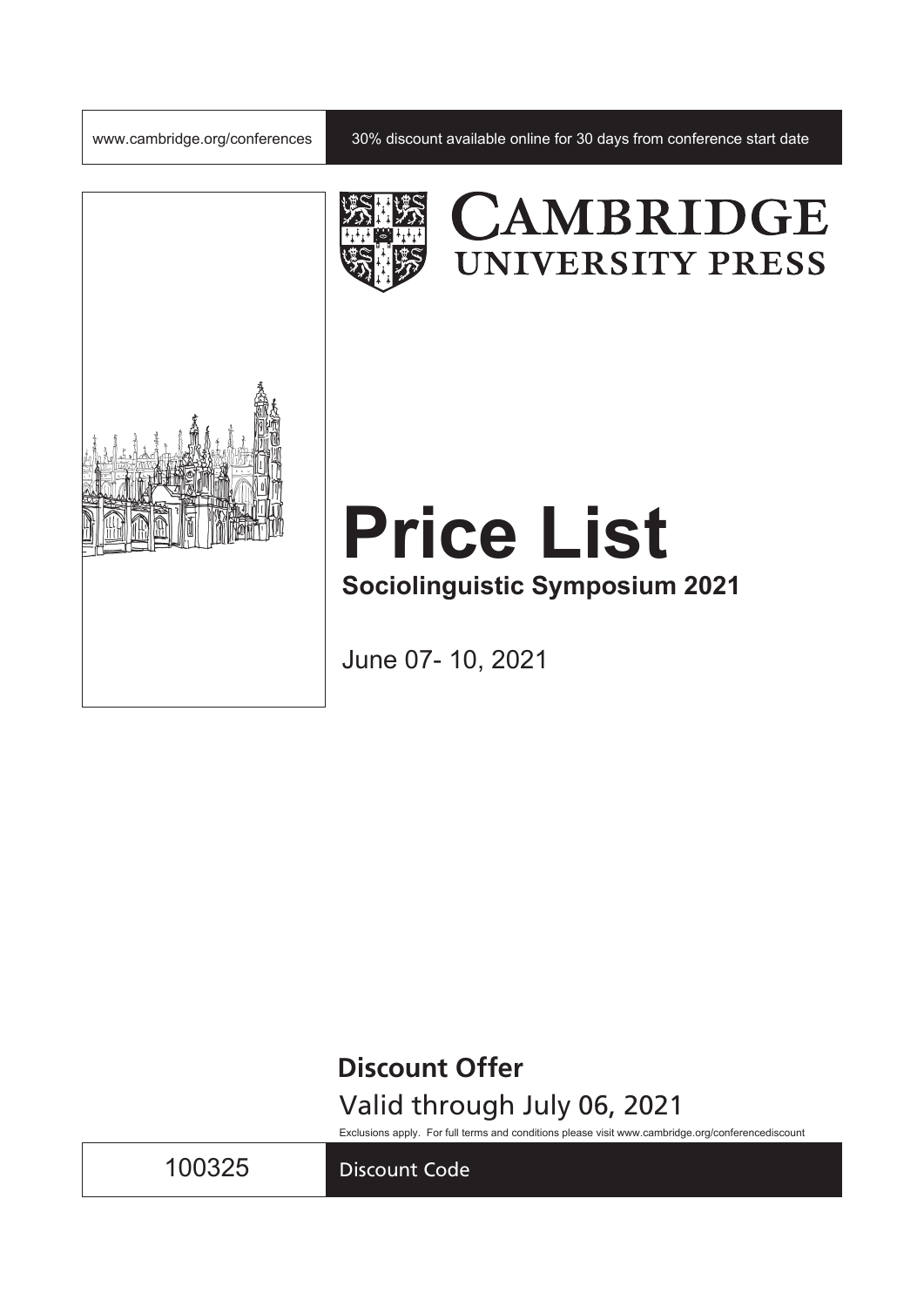| SBN13         | <b>Author</b>     | <b>Title</b>                                      | HB/<br>PB | List    | <b>Discount</b> |
|---------------|-------------------|---------------------------------------------------|-----------|---------|-----------------|
| 9781108748230 | Abrams            | Intercultural Communication and Language          | PB        | £ 27.99 | £19.00          |
| 9781108471817 | Ayres-Bennett     | The Cambridge Handbook of Language                | HB        | £120.00 | $\pounds$ 84.00 |
| 9781108812665 | Barkhuizen        | Language Teacher Educator Identity                | PB        | £15.00  | £ 10.00         |
| 9781316607312 | Baugh             | Linguistics in Pursuit of Justice                 | PB        | £ 23.99 | £16.00          |
| 9781108441407 | Benati            | Key Questions in Language Teaching                | PB        | £ 24.99 | £17.00          |
| 9781108708340 | Benati            | Focus on Form                                     | PB        | £15.00  | £ 10.00         |
| 9781108412810 | Berry             | Doing English Grammar                             | PB        | £ 29.99 | £ 20.00         |
| 9781108444088 | Biber             | Register, Genre, and Style                        | PB        | £ 26.99 | £18.00          |
| 9781108485456 | Bohmann           | Variation in English Worldwide                    | HB        | £85.00  | £59.00          |
| 9781108491327 | Botha             | Neanderthal Language                              | HB        | £85.00  | £59.00          |
| 9781108492812 | Bower             | Curriculum Integrated Language Teaching           | HB        | £85.00  | £59.00          |
| 9781108710657 | Bruhn de Garavito | <b>Introducing Linguistics</b>                    | PB        | £41.99  | £ 29.00         |
| 9781107187832 | Burdelski         | Language Socialization in Classrooms              | HB        | £85.00  | £59.00          |
| 9781108701013 | Burridge          | For the Love of Language                          | PB        | £69.99  | £48.00          |
| 9781108402415 | Cacoullos         | Bilingualism in the Community                     | PB        | £ 22.99 | £16.00          |
| 9781108705707 | Chapelle          | Validity Argument in Language Testing             | PB        | £ 29.99 | £ 20.00         |
| 9781108455817 | Conrad            | The Cambridge Introduction to Applied Linguistics | PB        | £32.99  | £ 23.00         |
| 9781108790635 | Davies            | Native Speakers and Native Users                  | PB        | £ 22.99 | £16.00          |
| 9781108708753 | Dollinger         | <b>Creating Canadian English</b>                  | PB        | £ 21.99 | £15.00          |
| 9781108725804 | Durrant           | Understanding Development and Proficiency in      | PB        | £ 22.99 | £16.00          |
| 9781108744850 | Egbert            | Doing Linguistics with a Corpus                   | PB        | £15.00  | £ 10.00         |
| 9781108713894 | Ellis             | Task-Based Language Teaching                      | PB        | £ 29.99 | £ 20.00         |
| 9781107131217 | Evans             | Royal Voices                                      | HB        | £85.00  | £59.00          |
| 9781316614976 | Evans             | Language Regard                                   | PB        | £ 25.99 | £18.00          |
| 9781108455909 | Filipović         | Bilingualism in Action                            | PB        | £19.99  | £ 13.00         |
| 9781108741293 | Gal               | Signs of Difference                               | PB        | £19.99  | £13.00          |
| 9781107024274 | Garcia            | How Mediation Works                               | HB        | £85.00  | £59.00          |
| 9781108714402 | Granena           | Implicit Language Aptitude                        | PB        | £15.00  | £ 10.00         |
| 9781108487306 | Grant             | Language and Online Identities                    | HB        | £85.00  | £59.00          |
| 9781108702218 | Griffiths         | Lessons from Good Language Teachers               | PB        | £ 26.99 | $\pounds$ 18.00 |
| 9781108489263 | Griffiths         | Lessons from Good Language Teachers               | HB        | £84.99  | £59.00          |
| 9781108972116 | Grosjean          | Life as a Bilingual                               | PB        | £ 26.99 | £18.00          |
| 9781107169357 | Grøver            | Learning through Language                         | HB        | £85.00  | £ 59.00         |
| 9781107003682 | Güldemann         | The Language of Hunter-Gatherers                  | HB        | £115.00 | $\pounds 80.00$ |
| 9781108482530 | Hall              | Ontologies of English                             | HB        | £85.00  | £59.00          |
| 9781108810418 | Han               | First Exposure to a Second Language               | PB        | £ 22.99 | £ 16.00         |
| 9781108844963 | Haugh             | The Cambridge Handbook of Sociopragmatics         | HB        | £125.00 | £87.00          |
| 9781108425346 | Hickey            | English in Multilingual South Africa              | HB        | £95.00  | £66.00          |
| 9781108488099 | Hickey            | English in the German-Speaking World              | HB        | £85.00  | £ 59.00         |
| 9781108439978 | Hyland            | Feedback in Second Language Writing               | PB        | £ 26.99 | £18.00          |
| 9781108456418 | Hyland            | Second Language Writing                           | PB        | £ 26.99 | £18.00          |
| 9781316627983 | Hyltenstam        | High-Level Language Proficiency in Second         | PB        | £ 23.99 | £ 16.00         |
| 9781107081871 | Ijalba            | Language, Culture, and Education                  | HB        | £85.00  | £59.00          |
| 9781108423274 | Ji                | Advances in Empirical Translation Studies         | HB        | £85.00  | £59.00          |
| 9781107627840 | Jones             | Endangered Languages and New Technologies         | PB        | £ 22.99 | £ 16.00         |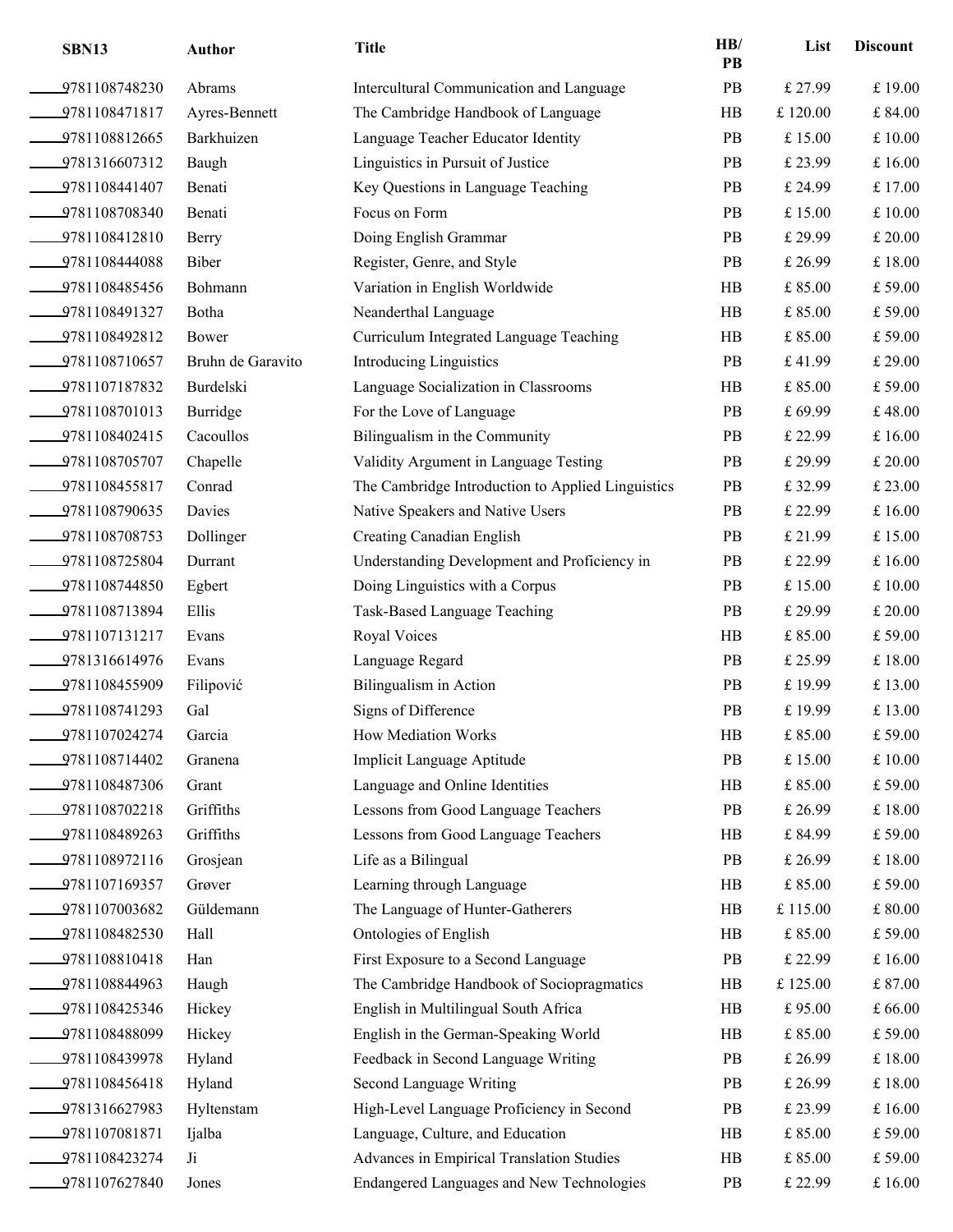| SBN13            | Author         | <b>Title</b>                                          | HB/<br>PB | List             | <b>Discount</b> |
|------------------|----------------|-------------------------------------------------------|-----------|------------------|-----------------|
| 9781108472944    | Jones          | Literature, Spoken Language and Speaking Skills in    | HB        | £85.00           | £ 59.00         |
| 9781108790406    | Jones          | Keeping Languages Alive                               | PB        | £ 23.99          | £16.00          |
| 9781316602584    | Jones          | Creating Orthographies for Endangered Languages       | PB        | £ 24.99          | £17.00          |
| 9781107579033    | Jones          | Practice in Second Language Learning                  | PB        | £ 24.99          | £17.00          |
| 9781108986625    | Jones          | Viral Discourse                                       | PB        | £15.00           | £ 10.00         |
| 9781108499620    | Jucker         | Politeness in the History of English                  | HB        | £85.00           | £59.00          |
| 9781108498821    | Kaschula       | The Transformative Power of Language                  | HB        | £85.00           | £ 59.00         |
| $-9781107103801$ | Kecskes        | English as a Lingua Franca                            | HB        | £85.00           | £59.00          |
| 9781316628034    | Kendall        | Sociophonetics                                        | PB        | £ 22.99          | £ 16.00         |
| 9781316500774    | Kirkpatrick    | Is English an Asian Language?                         | PB        |                  | $\pounds.00$    |
| 9781108798983    | Kohn           | African American Language                             | PB        | £ 22.99          | £16.00          |
| 9781108798891    | Kramsch        | Language as Symbolic Power                            | PB        | £ 22.99          | £ 16.00         |
| 9781108442299    | Le Bruyn       | Learner Corpus Research Meets Second Language         | PB        | £ 29.99          | £ 20.00         |
| 9781108799348    | Leaver         | Transformative Language Learning and Teaching         | PB        | £ 26.99          | £18.00          |
| 9781108499637    | Mackey         | Interaction, Feedback and Task Research in Second     | HB        | £74.99           | £52.00          |
| 9781108840651    | Markus         | <b>English Dialect Dictionary Online</b>              | HB        | £85.00           | £ 59.00         |
| 9781108440080    | Matras         | Language Contact                                      | PB        | £ 29.99          | £ 20.00         |
| 9781108729819    | Mauranen       | Language Change                                       | PB        | £ 24.99          | £ 17.00         |
| 9781107046696    | McEnery        | Fundamental Principles of Corpus Linguistics          | HB        |                  | $\pounds.00$    |
| 9781108745031    | McIntosh       | Language in the Trump Era                             | PB        | £19.99           | £13.00          |
| 9781316632611    | Meisel         | Bilingual Children                                    | PB        | £19.99           | £13.00          |
| 9781108420785    | Mizza          | Creating Effective Blended Language Learning          | HB        | £ 85.00          | £ 59.00         |
| 9781107491663    | Montgomery     | Language and a Sense of Place                         | PB        | £ 24.99          | £17.00          |
| 9781108487269    | Montrul        | The Cambridge Handbook of Heritage Languages          | HB        | £125.00          | £ 87.00         |
| 9781108710862    | Moyer          | The Gifted Language Learner                           | <b>PB</b> | £ 21.99          | £ 15.00         |
| 9781108749947    | Muguiro        | Citations in Interdisciplinary Research Articles      | PB        | £15.00           | £ 10.00         |
| 9781108499101    | Nassaji        | The Cambridge Handbook of Corrective Feedback in      | $\rm HB$  | £120.00          | £84.00          |
| 9781316507643    | Oakes          | Normative Language Policy                             | PB        | £ 22.99          | £16.00          |
| 9781107198050    | Ogiermann      | From Speech Acts to Lay Understandings of             | HB        | £95.00           | £66.00          |
| 9781108485753    | Olko           | Revitalizing Endangered Languages                     | HB        | £85.00           | £ 59.00         |
| 9781108792592    | Pérez-Llantada | Research Genres Across Languages                      | PB        | £ 26.99          | £18.00          |
| 9781108475990    | Pihlaja        | Talk about Faith                                      | HB        | £85.00           | £59.00          |
| 9781108836135    | Pihlaja        | Analysing Religious Discourse                         | HB        | £85.00           | £ 59.00         |
| 9781108736954    | Rankin         | Grammar                                               | PB        | £ 22.99          | £16.00          |
| 9781108829038    | Rastelli       | The acquisition of aspect in a second language        | PB        | £15.00           | £ 10.00         |
| 9781108429139    | Ricento        | Language Politics and Policies                        | HB        | £95.00           | £ 66.00         |
| 9781107450554    | Rickford       | Variation, Versatility and Change in Sociolinguistics | PB        | £ 27.99          | £19.00          |
| 9781108429696    | Rings          | The Cambridge Handbook of Intercultural               | HB        | £120.00          | £84.00          |
| 9781108473231    | Robinson       | A Thesaurus of English Dialect and Slang              | HB        | $\pounds$ 120.00 | £ 84.00         |
| 9781316638194    | Russell        | Women and Dictionary-Making                           | PB        | £ 25.99          | £18.00          |
| 9781108725965    | Rymes          | How We Talk about Language                            | PB        | £19.99           | £13.00          |
| 9781108790413    | Sallabank      | Attitudes to Endangered Languages                     | PB        | £ 23.99          | £ 16.00         |
| 9781316635209    | Sandoval       | Thinking like a Linguist                              | PB        | £ 23.99          | £16.00          |
| 9781316645352    | Sayahi         | Diglossia and Language Contact                        | PB        | £ 23.99          | £16.00          |
| 9781108701600    | Schmitt        | Vocabulary in Language Teaching                       | PB        | £ 27.99          | £19.00          |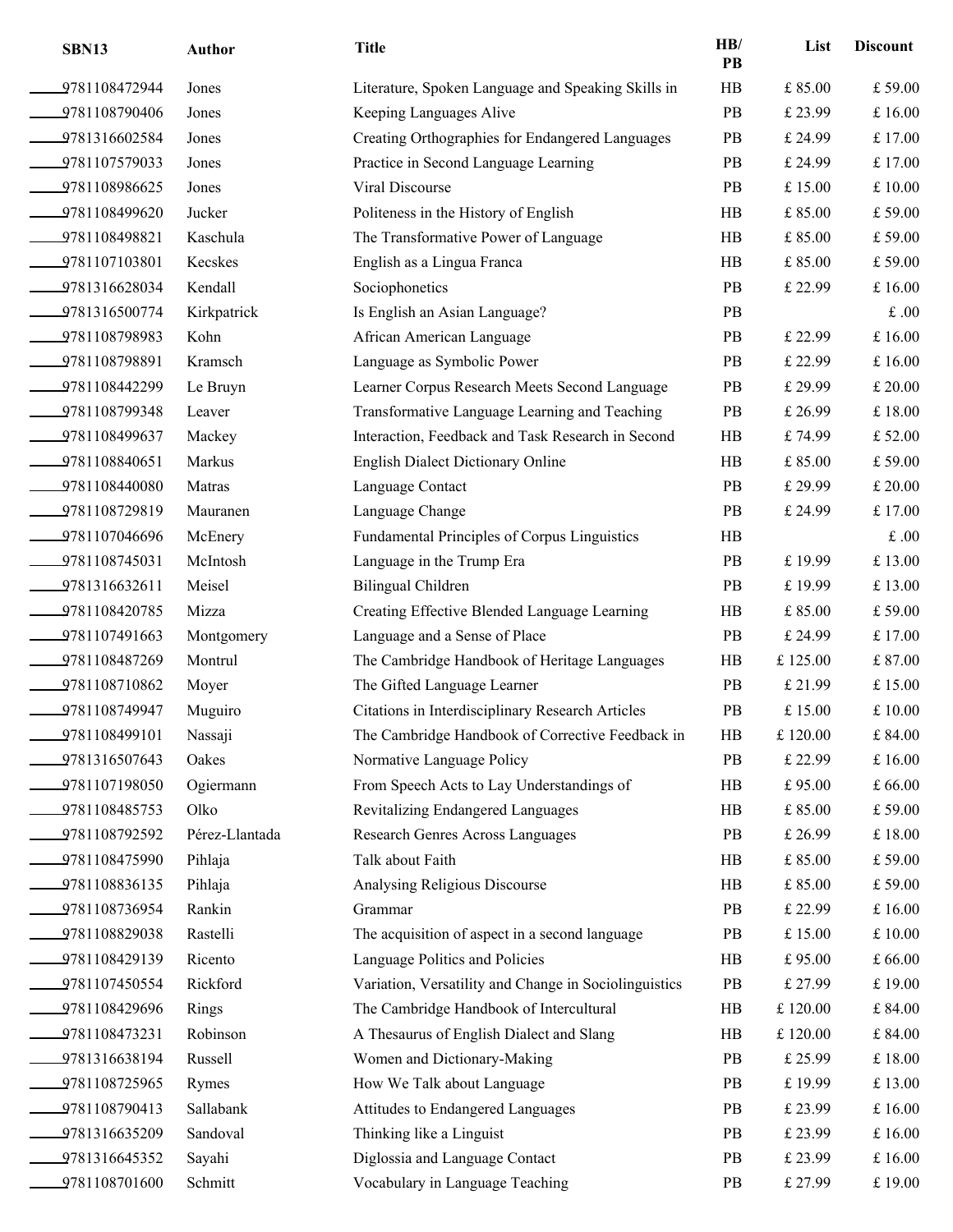| <b>SBN13</b>     | <b>Author</b> | <b>Title</b>                                     | HB/<br>PB | List    | <b>Discount</b> |
|------------------|---------------|--------------------------------------------------|-----------|---------|-----------------|
| 9781108442268    | Schneider     | English around the World                         | PB        | £ 24.99 | £17.00          |
| 9781108420433    | Schwieter     | The Cambridge Handbook of Language Learning      | HB        | £120.00 | £84.00          |
| 9781108721790    | Seargeant     | The Emoji Revolution                             | PB        | £ 12.99 | £9.00           |
| 9781107440265    | Shaw          | Women, Language and Politics                     | PB        |         | $\pounds.00$    |
| 9781108708227    | Slabakova     | Generative Second Language Acquisition           | PB        | £15.00  | £10.00          |
| 9781107172616    | Smith         | Sociolinguistic Variation in Children's Language | HB        | £85.00  | £59.00          |
| 9781107176225    | Spencer-Oatey | <b>Intercultural Politeness</b>                  | HB        | £85.00  | £59.00          |
| $-9781108791786$ | Stollznow     | On the Offensive                                 | PB        | £11.99  | £8.00           |
| 9781108730914    | Tavakoli      | Second Language Speech Fluency                   | PB        | £ 24.99 | £17.00          |
| 9781108458535    | Tomlinson     | <b>SLA Applied</b>                               | PB        | £ 29.99 | £ 20.00         |
| $-9781108487276$ | Tosi          | Language and the Grand Tour                      | HB        | £85.00  | £59.00          |
| 9781108708647    | Trudgill      | Millennia of Language Change                     | <b>PB</b> | £19.99  | £13.00          |
| 9781108965927    | Trudgill      | European Language Matters                        | PB        | £ 24.99 | £17.00          |
| 9781108479714    | Tsui          | English Language Teaching and Teacher Education  | HB        | £85.00  | £59.00          |
| 9781108832397    | van Dijk      | <b>Antiracist Discourse</b>                      | HB        | £85.00  | £59.00          |
| 9781108708173    | VanPatten     | Key Questions in Second Language Acquisition     | PB        | £ 24.99 | £17.00          |
| 9781108499804    | Vetchinnikova | Phraseology and the Advanced Language Learner    | HB        | £85.00  | £59.00          |
| 9781108479332    | Vigouroux     | <b>Bridging Linguistics and Economics</b>        | HB        | £ 85.00 | £59.00          |
| 9781108712873    | Vine          | Introducing Language in the Workplace            | PB        | £ 24.99 | £17.00          |
| 9781108840637    | Wayland       | Second Language Speech Learning                  | HB        | £85.00  | £59.00          |
| 9781108472203    | Wee           | Language, Space and Cultural Play                | HB        | £ 85.00 | £59.00          |
| 9781108964906    | Wee           | Posthumanist World Englishes                     | PB        | £15.00  | £10.00          |
| 9780521895316    | Weldon        | Middle-Class African American English            | HB        | £85.00  | £59.00          |
| 9781108823272    | Wiltshire     | Uniformity and Variability in the Indian English | PB        | £15.00  | £ 10.00         |
| 9781108790437    | Wong          | The Culture of Singapore English                 | PB        | £ 24.99 | £17.00          |